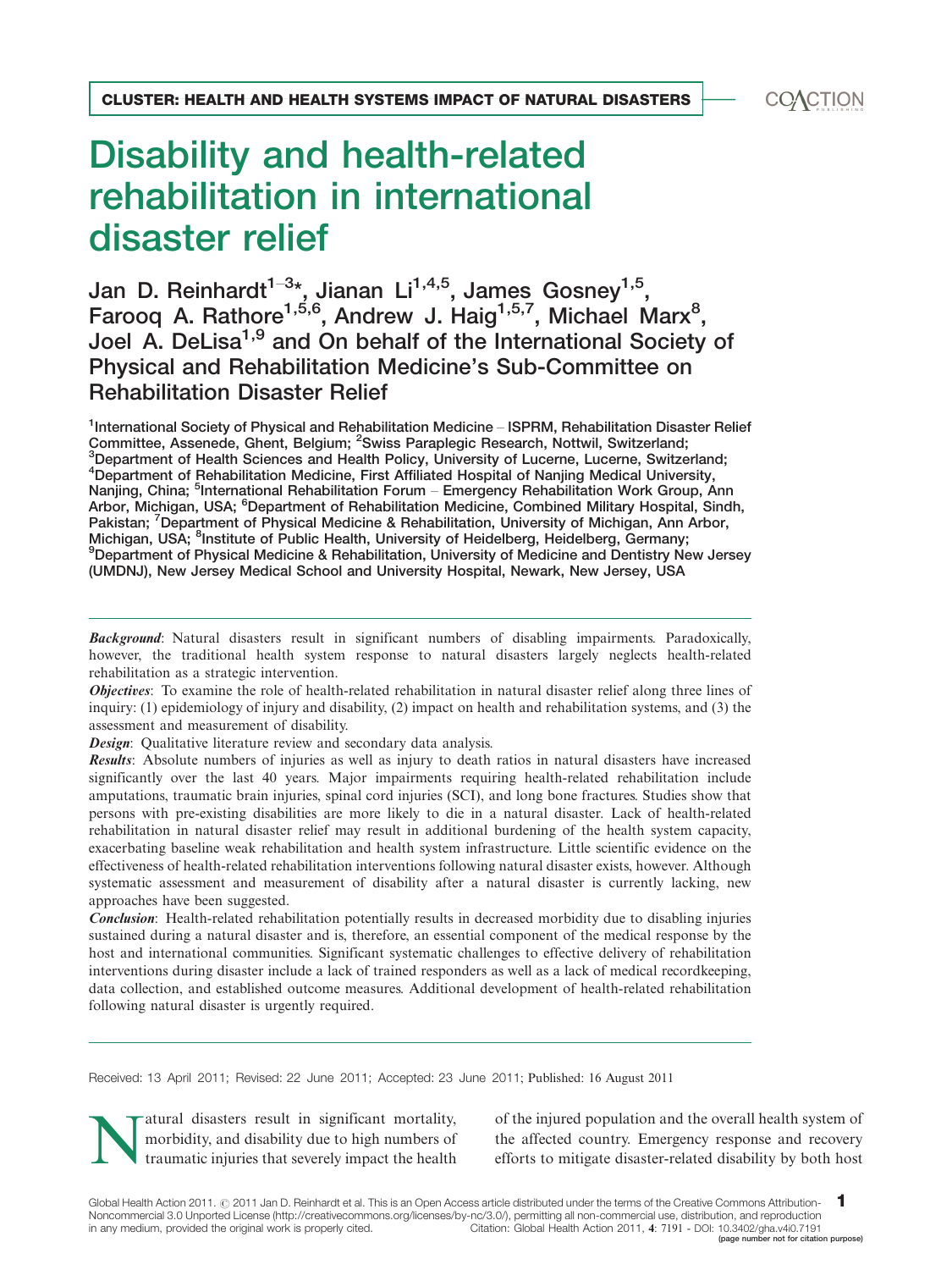national and international responders are significantly challenged by the relative absence of health-related rehabilitation perspective. The primary objective of this paper is to examine the role of health-related rehabilitation in natural disaster relief in terms of three lines of inquiry: first, the epidemiology of injury and disability in natural disasters; second, the impact of natural disasters on health and rehabilitation systems; and lastly, the assessment and measurement of disability due to natural disasters. Selected challenges to and strategies for providing effective health-related rehabilitation following a natural disaster are also addressed.

# Background: disaster, disability, and healthrelated rehabilitation

A natural disaster may be defined as 'sudden ecological disruption or threat that exceeds the adjustment capacity of the affected community and requires external assistance' (1, 2). Natural disasters include earthquakes, floods, tidal waves (tsunamis), landslides, hurricanes, volcanic eruptions, as well as droughts (2).

Natural disasters result in immediate, significant loss of life and long-term physical impairments such as spinal cord injuries (SCI), traumatic brain injuries (TBI), amputations, fractures, and peripheral nerve injuries (3); related mental health conditions including situational anxiety and post-traumatic stress disorder occur concomitantly  $(4-7)$ . In addition to acute injuries, persons also suffer exacerbations of pre-existing chronic health problems and disabilities  $(8-11)$ .

Though saving lives immediately after a natural disaster is the highest initial priority, the focus of the local and international medical response effort quickly shifts to the treatment of severe, traumatic injuries and related health problems (12). From the perspective of health-related rehabilitation, the primary focus is the 'functioning' of the surviving population. As defined by the World Health Organization's (WHO) International Classification of Functioning, Disability, and Health (ICF), 'functioning' is a dynamic interaction of the health and health-related domains of 'body functions and structures' as well as 'activity and participation.' 'Disability' is an umbrella term for impairment in body functions or structures and limitation in activity and/or restriction in participation. Since an individual's functioning and disability occurs within a larger social and individual context, the ICF also includes environmental and personal factors (13) (see Fig. 1). Accordingly, health-related rehabilitation is a major health strategy that focuses on the functioning (i.e. functional status) of persons with physical or mental disability and considers their resources and environment (14, 15).

Health-related rehabilitation begins with the onset of injury or disease and can extend over a lifetime, often involving treatment in the hospital, community, and



Fig. 1. The WHO model of the International Classification of Functioning, Disability, and Health (ICF). Source: WHO, 2001.

home settings. Since a person's functional needs require attention in the immediate living environment as well as in the greater community (15), a range of activities including provision of accessible and appropriate home care; housing; transportation; and educational, vocational, and social opportunities is necessary. Based on the person's unique medical needs, health-related rehabilitation is best delivered by a multi-disciplinary team including, at a minimum, a specialist in Physical and Rehabilitation Medicine (PRM), a physical therapist, an occupational therapist, and a rehabilitation nurse (16).

As an expert in disability and functioning who is also trained in the diagnosis and treatment of general health problems, the PRM physician performs a critical role in integrating rehabilitation efforts with other health strategies and providers. Physical and occupational therapists trained in neurological and orthopedic rehabilitation perform indicated interventions; a rehabilitation nurse provides overall medical case management; the rehabilitation psychologist provides impairment and bereavement counseling and also connects the patient to psychosocial supports in the community  $-$  especially critical when family members, relatives, and homes are lost (17). Non-medical caregivers ideally become increasingly involved in the rehabilitation process as the person's medical status and needs change. Their committed participation is essential for optimal outcomes and even survival, especially for the low functioning, highly dependent patient in the home setting.

## **Methods**

This paper is based on a scientific literature review supplemented by secondary analysis of injury data as well as reports from the gray literature.

#### Literature review

A qualitative literature review was conducted including searches of the internet-based, open access databases PubMed and Google Scholar. Due to high relevance to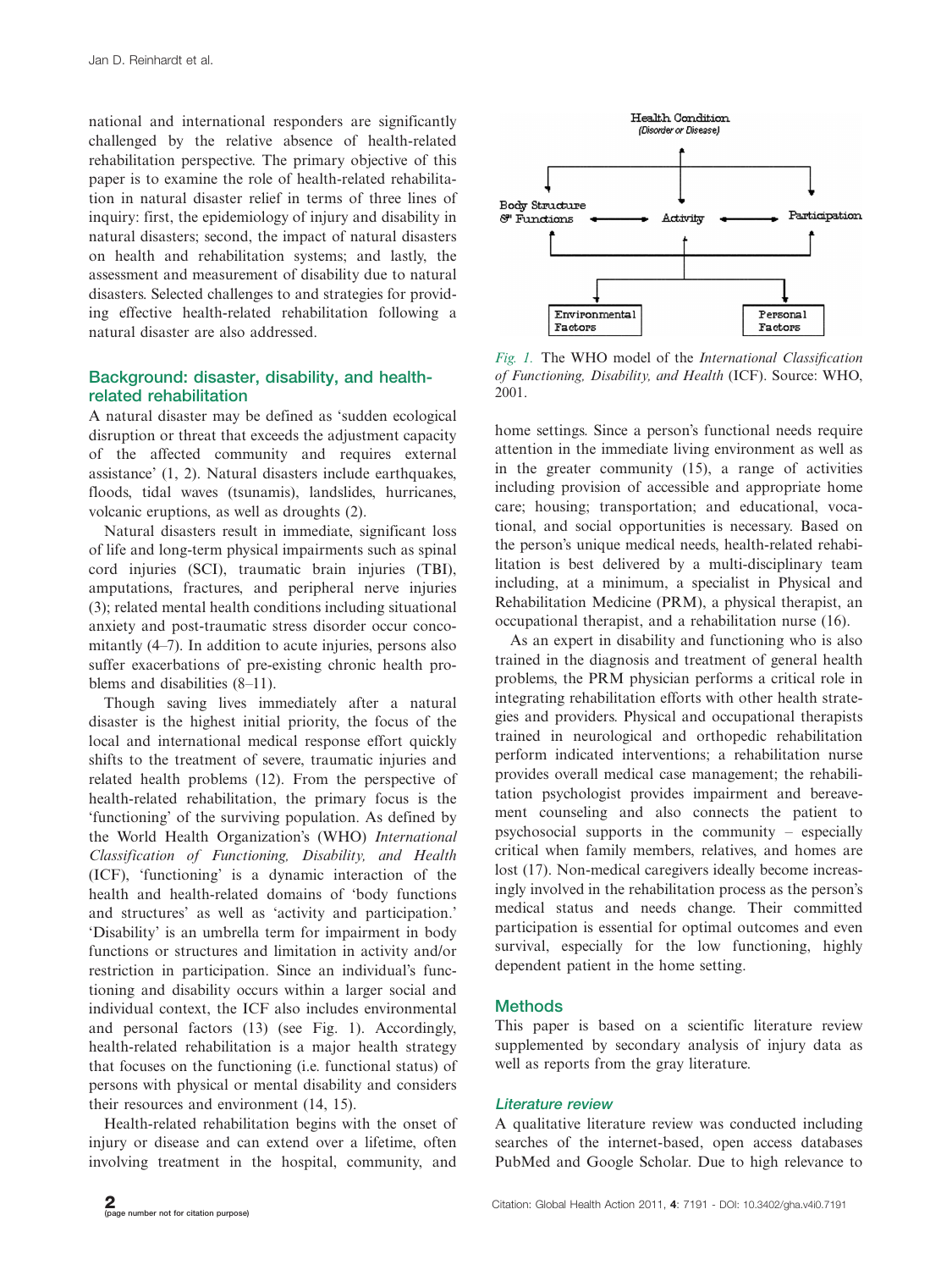the role of health-related rehabilitation in disaster relief, searches were performed on the epidemiology of injury and disability in natural disaster, the impact of natural disasters on health and rehabilitation systems, and the assessment and measurement of disability due to natural disasters. These lines of inquiry were chosen according to the key aspects of the MICRODIS research program on health impacts of natural disaster (18).

### Secondary analysis of EM-DAT injury data

The WHO-sponsored Emergency Events Database EM-DAT [\(www.emdat.be\) served as the data source for](http://www.emdat.be) [numbers of injuries and deaths in natural disasters by](http://www.emdat.be) [year of event \(1970](http://www.emdat.be)–[2010\), region, and country. Absolute](http://www.emdat.be) [numbers of injuries and deaths due to natural disasters of](http://www.emdat.be) all kinds were extracted by year and region  $(N=246)$ . As [regards earthquakes, we also calculated ratios of injuries](http://www.emdat.be) to deaths for each year and country  $(N=568)$ ; cases in [which no deaths were reported were excluded. We](http://www.emdat.be) [compared these data along 10-year periods by analyses](http://www.emdat.be) [of variance. To test for statistical significance of differ](http://www.emdat.be)[ences in numbers of injuries, numbers of deaths, and](http://www.emdat.be) [injuries to death ratios between time periods, we per](http://www.emdat.be)[formed post hoc tests with Dunnett's T3 correction for](http://www.emdat.be) [multiple testing in the case of inhomogeneous variances](http://www.emdat.be) [between groups \(19\). Level of significance was alpha error](http://www.emdat.be) probability  $(p)=0.05$ . The Dunnett T3 correction is con[servative in that the family wise error rate \(i.e. the error](http://www.emdat.be) [rate for the whole set of comparisons between groups\) will](http://www.emdat.be) [never exceed alpha. In the case of injuries and deaths due](http://www.emdat.be) [to all natural disasters, we performed a separate analysis](http://www.emdat.be) for the Asian region  $(N=41)$ . We supplemented the post [hoc comparison of time periods with two negative](http://www.emdat.be) [binomial regressions of the number of injuries and deaths,](http://www.emdat.be) [respectively, on the year of the event. In the case of injuries](http://www.emdat.be) [to deaths ratios in earthquakes, we calculated a General](http://www.emdat.be)[ized Estimated Equation \(GEE\) model, fitted to a](http://www.emdat.be) [negative binomial distribution, and using country as](http://www.emdat.be) [panel and year as time variable. All calculations were](http://www.emdat.be) [made either with Stata 11 or with SPSS 14.](http://www.emdat.be)

# Epidemiology of injury and disability following natural disasters

## Incidence of injuries

The incidence of morbidity and mortality caused by natural disasters is highly variable and depends upon many environmental and human factors  $(20-22)$ . Earthquakes in the People's Republic of China from 2000 to 2009, for instance, injured 387,829 persons (0.7% of all affected persons) and killed 87,947 people (0.17%) (22). A higher percentage of the affected population was injured (4.4%) or killed (2.5%) in the Armenian earthquake of 1988. Adolescents and persons aged 40 and older were disproportionately injured; also, persons residing in taller buildings and higher within the buildings suffered higher incidences of injury (20). The 2010 earthquake in Haiti injured about 300,000 (8.8%) and killed 222,570 people  $(6.5\%)$  with 3,400,000 being affected  $(22)$ . Significant causes of this devastating effect include the proximity of the epicenter to the densely populated center of Portau-Prince on a busy weekday afternoon and the lowquality concrete building construction. Conversely, in the United States earthquakes affected 30,619 persons from 2000 to 2009; 523 injuries (1.7%) and only 3 deaths are reported (22). Floods, by comparison, cause fewer injuries than earthquakes; the recent flood in Pakistan, for example, resulted in 2,327 injuries (0.00011%) and 2,021 deaths (0.00010%) reported (22).

Fig. 2 shows the absolute number of primary injuries reported globally across all natural disasters from 1970 to 2010. The Asian continent is significant for an increase in the absolute number of reported injuries despite the fact that the population of the Asia-Pacific region has been growing more slowly than that of the rest of the world since 1990, dropping from 1.5% in the early 1990s to 1.0% in 2008 (23).

Fig. 3 displays mean numbers of reported injuries and deaths due to all natural disasters in Asia in 10-year periods since 1970; injuries are more prominent than deaths dating from 1980 to 1989. The following differences in mean numbers of injuries were statistically significant according to Dunnett T3 post hoc tests: 1970-1979 versus 1990-1999 and 1980-1989 versus 1990 $-1999$ . The difference of the periods 1980 $-1989$  and 2000–2010 was almost significant ( $p = 0.054$ ). No differences in mean numbers of death reached the level of significance (see Figs. 2 and 3). This result was confirmed by the two negative binomial regressions of the numbers of injuries and deaths, respectively, on year of event (injuries: b Year = 0.064;  $p < 0.001$ ; deaths: b Year = 0-.003; not significant).

Fig. 4 indicates the odds ratio of sustaining injury compared to death in earthquakes globally since 1970; the increasing odds of injury over time may be due to both, advances in natural disaster response and changes in definitions of injury, measurement, or reporting of data. The following differences were statistically significant according to Dunnett T3 post hoc tests: 1970-1979 versus all other periods; 1980-1989 versus 2000-2011. It is important to note that results may be different if other time periods were chosen. However, a significant trend regarding an increase in the (odds) ratio of injuries to deaths over time was also confirmed by the GEE model (b Year = 0.049,  $p < 0.001$ ) (see Fig. 4).

#### Types of injuries and disabilities

Data on types of disaster-induced injury and potentially disabling conditions are less available and mostly derived from chart reviews of individual hospitals as opposed to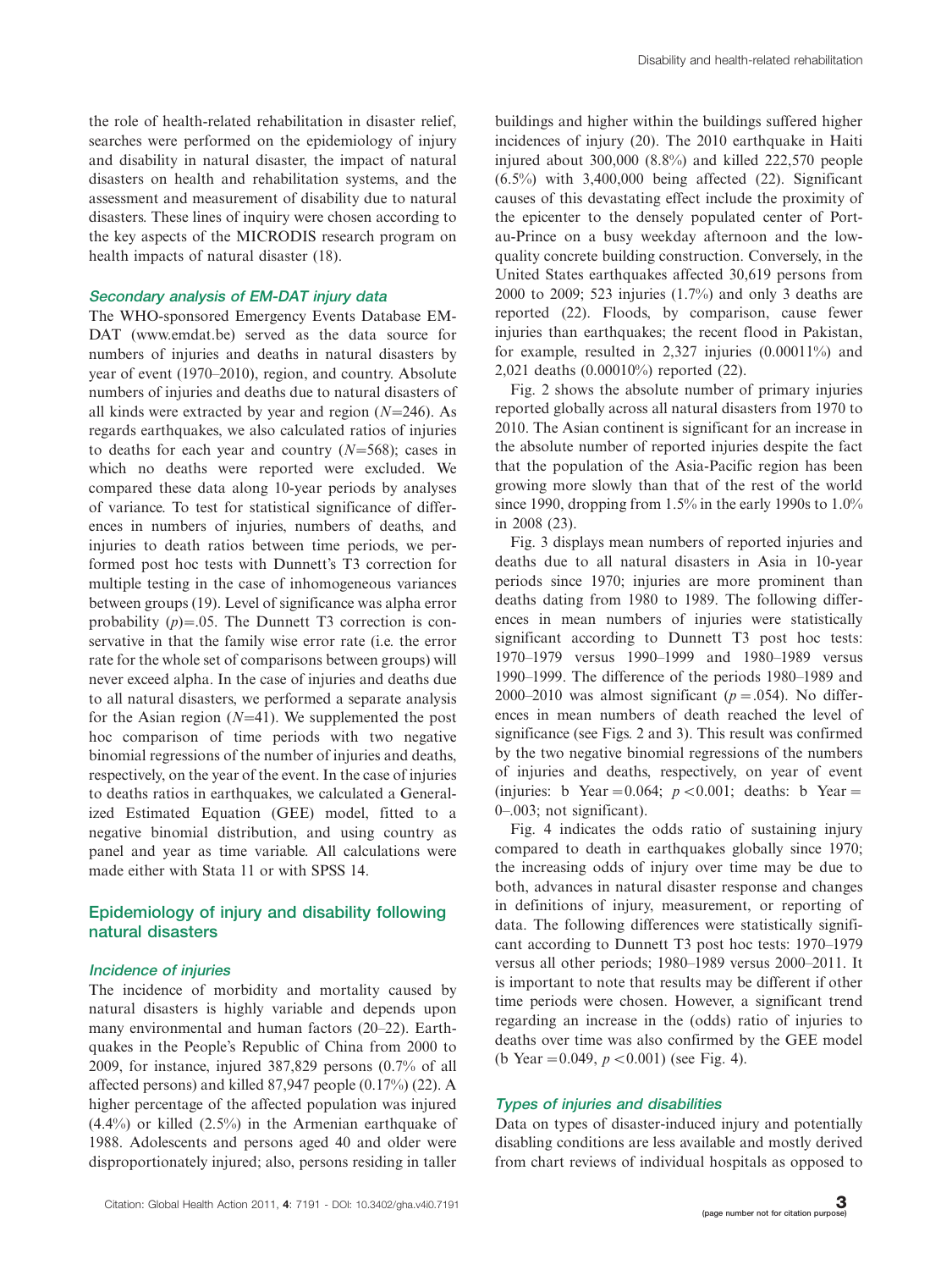

Fig. 2. Development of the absolute number of reported injuries (logarithm to base 10) by year and world region from 1970 to 2010 over all types of natural disaster; the solid line parallel to the abscissa means  $100,000$  injuries ( $\lg(100,000) = 5$ ). Source: Own calculation based on data from [www.emdat.be](http://www.emdat.be); numbers of injuries were extracted by year and region.

multi-center or population-based studies (24). Consequently, disability in the community in developing regions is relatively unstudied. Major and potentially disabling injuries after natural disasters that have been documented include SCI, TBI, limb amputation, long bone fractures, crush injuries, and peripheral nerve injuries (25–30). Minor injuries include conditions such as swollen feet and legs, leg pain and cramps, tendonitis/ fasciitis, wound infections, and musculoskeletal strain and pain  $(31-34)$ .

Reliable data on the distribution of these injury types in disaster-affected populations are widely unavailable.

Key concepts such as definitions, even conventional, that describe the population exposed to death and



Fig. 3. Development of mean numbers of injuries and deaths due to all types of natural disaster from 1970 to 2010 in the Asian continent; error bars indicate 95% confidence intervals (for mathematical reasons, confidence intervals for the period 1970 to 1979 reach below zero). Source: Own calculation on the basis of data from [www.emdat.be.](http://www.emdat.be)

injury from earthquakes have yet to be established. As a result, not only are results from different studies not comparable, denominators are inadequate even within a study, making rates and ratios suspect. (35)

Various sources of bias in recording of injury data exist as well. Studies reflect findings in individuals who present for care at medical facilities, largely excluding those who do not, for example; even more significantly, functional health outcomes and long-term disability measures are seldom collated for analysis even if performed. Finally, aggregate population injury is rarely systematically assessed at the time of disaster when its knowledge could potentially have the most impact.

#### Persons with pre-existing health conditions

Persons with pre-existing physical disabilities and those with chronic physical and mental health conditions as



Fig. 4. Odds ratio of being injured in an earthquake in relation to death from 1970 to 2011 (January) and over all continents; error bars indicate 95% confidence intervals. Source: Own calculation on the basis of data from [www.](http://www.emdat.be) [emdat.be.](http://www.emdat.be)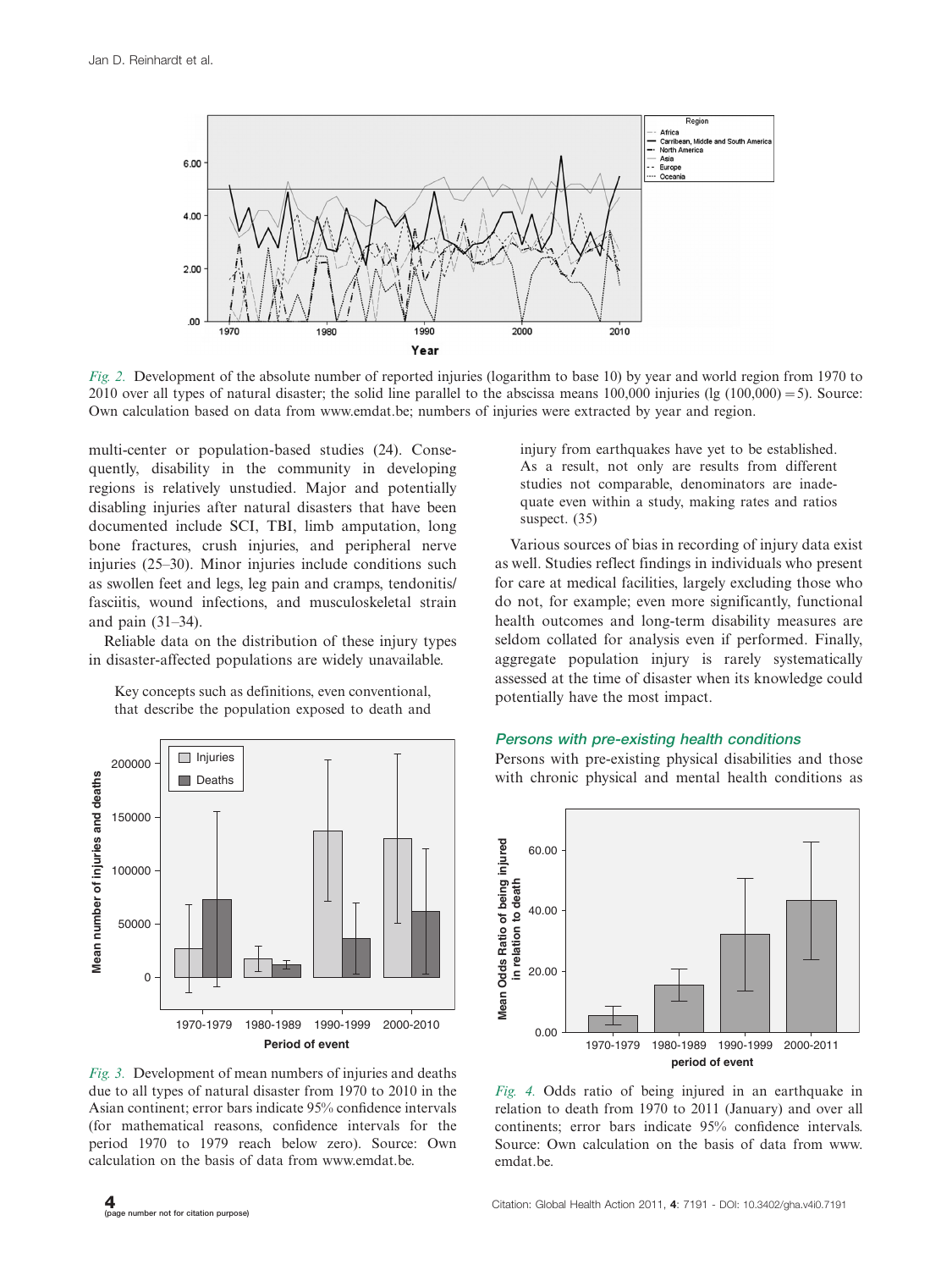well as very young and old people are at increased risk for suffering additional co-morbidities as a result of a natural disaster. Even when evacuated safely, the loss of medications, assistive devices, and support personnel can worsen the condition of these vulnerable persons and further impair their overall functioning and quality of life (10, 36, 37). Moreover, these persons often have greater difficulty meeting basic needs following a natural disaster since adequate transportation and sheltering are often not included in local disaster response plans (9, 11). Compromised basic and specialty medical care following a natural disaster also increases risk of medical complications including infection, organ failure, and even death (38-40). According to a study after the great Hanshin-Awaji earthquake in 1995, it was found that the odds ratio (OR) of death for persons with pre-existing physical disabilities nearly doubled (41); a similar study after the Taiwanese earthquake in 1999 (40) found that the OR was 1.7 for deaths of persons with pre-existing moderate physical disability and doubled for persons with preexisting mental conditions.

## Effectiveness of health-related rehabilitation interventions

There are few studies that evaluate the effectiveness of rehabilitation interventions following a natural disaster. Since prospective, randomized controlled trials of specific interventions following disaster are not feasible, retrospective analyses of hospital cohorts, observational studies, and surveys are performed to measure the clinical impact of physical rehabilitation on disaster-induced disability. For example, it was demonstrated following the 2005 earthquake in Pakistan that patients under the care of PRM physicians had reduced lengths of hospital stay, fewer complications, and better clinical outcomes than patients in centers with no physiatrist supervision (42, 43). Conversely, it was noted that although early rehabilitation of SCI survivors in major provincial hospitals following the 2008 Sichuan Earthquake showed generally positive results, post-discharge follow-up resulted in a reverse of functional gains as well as secondary complications in some patients due primarily to insufficient long-term, community-based rehabilitation (CBR) resources (44).

# Impact of natural disasters on health and rehabilitation systems

The significant negative health consequences of natural disasters usually overwhelm the affected society including the health system (45), especially in low-resourced regions of the world where most natural disasters occur (46). Moreover, health professionals and their families may be affected themselves, thereby limiting medical facility and professional organization response as well as disrupting overall societal function (47). Destruction or weakening of pre-existing rehabilitation services translates into minimal rehabilitative strategy being practiced during the immediate emergency response, further burdening an already challenged post-disaster health system. Poor functional outcomes and long-term negative consequences for the individual, community, and society result. The unexpected death or disability of an earning family member, for instance, can impoverish the family (36). Efficient use of rehabilitative strategies will not only help unburden the challenged health system by mobilizing patients, but will also facilitate recovery of the postdisaster society by facilitating victims' access to education and employment opportunities.

#### Challenges to providing post-disaster rehabilitation

Regrettably, the provision of rehabilitative services is extremely limited during the immediate emergency response due to surgical bias of responding teams and the general lack of rehabilitation knowledge of team members. The lack of host rehabilitation and health services infrastructure compounds the lack of rehabilitation perspective; often few or no rehabilitation services or professional providers, especially PRM physicians, exist in areas affected by natural disasters  $(10, 48-50)$ . To compensate for this lack of expertise, rehabilitation training strategies are required (50, 51). Foreign rehabilitation responders can provide focused training to fellow team members as well as to local rehabilitation and nonrehabilitation providers in the field, hospital, and community settings throughout the disaster response. This expertise results in improved patient outcomes and also builds local rehabilitation infrastructure capacity.

Ideally, rehabilitation providers participate in victim triage, consult peri-operatively, and assist with postoperative care. Lack of rehabilitation expertise postoperatively, for example, can result in pressure sores and wound infections in mobility-limited persons (10). In an extreme case, SCI patients were found to be waiting for a cure and had not begun rehabilitative measures 8 months after the 2003 earthquake in Bam, Iran (52). Missed critical, injury-specific therapeutic windows result in longer hospital lengths of stay and translate to suboptimal functional outcomes with long-term negative consequences for the individual and the society (36). Besides making critically needed hospital beds available, effective rehabilitative strategies also help return family members to work producing income to sustain the family and reconstruct the post-disaster society.

Foreign responding organizations with rehabilitation personnel face significant challenges to effective deployment within the disaster zone. Individual rehabilitation providers must be properly qualified, the team deployment-ready, travel arranged, and on-scene assignment confirmed with the host country responsible organization(s). On arrival in the host country, travel to the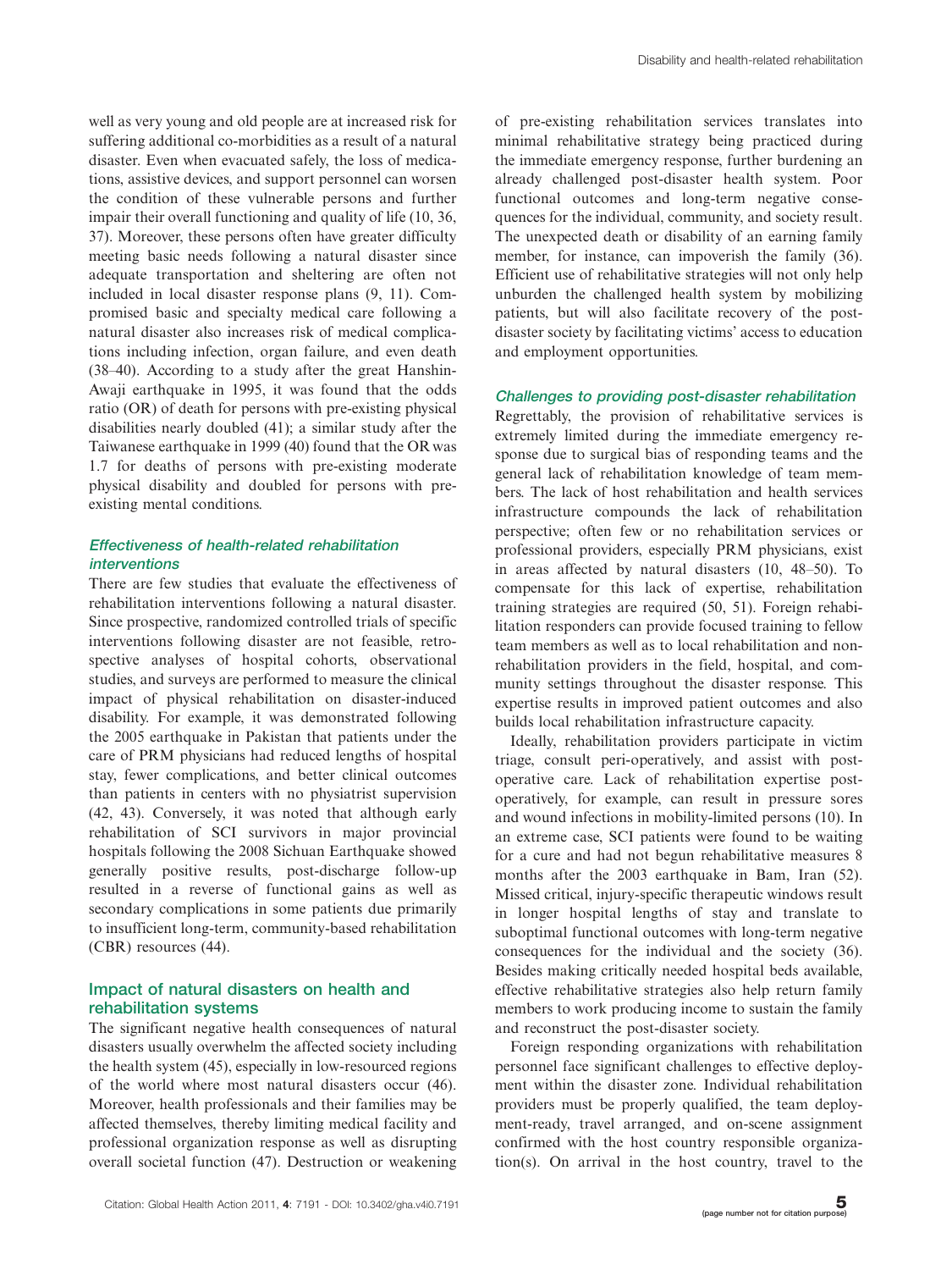deployment areas can be complicated by vehicle terrain and uncertainty.

Even if effectively deployed, however, international service providers must be aware that rehabilitation service coordination between the host organization, local Disabled persons organizations (DPOs), the central disaster rehabilitation response authority, and collaborating rehabilitation non-governmental organizations (NGOs) may be limited (3, 48, 53). Unfortunately, since 'disability' is considered a 'cross-cutting issue' (54) within the humanitarian response framework (i.e. as opposed to specifically identified areas of coordination including 'food,' 'education,' and 'health'), disability issues appear at risk for more inefficient communication, coordination, and resource allocation (55). Consequently, responding foreign teams must assume responsibility for coordinating directly with other rehabilitation providers to ensure that appropriate interventions are performed in the acute care setting initially and subsequently in community follow-up.

Also, closely held cultural beliefs about health-related rehabilitation and disability (36, 52) sometimes limit the potential impact of rehabilitative services. Often, disability is viewed as a static rather than as a dynamic condition (56). For example, in many low-resourced countries it is believed that persons with permanent impairments such as SCI will depend on their families and be an object of charity their entire life. Disability is also commonly believed to be contagious and therefore to affect the entire family (54, 57).

# Strategies for providing rehabilitation following natural disaster

Severe traumatic injuries sustained in a natural disaster require specialized management from the onset to reduce mortality and morbidity and to optimize individual functioning including social participation. Delay in treatment reduces effectiveness of rehabilitative therapies, resulting in poorer outcomes. Both TBI and SCI victims require immediate evacuation from the disaster zone to tertiary care facilities as opposed to nearby temporary shelters, field hospitals, or community hospitals. Spinal cord patients require specialized transport/transfer protocols and expert consultation for decision-making on definitive management (conservative vs. surgical) (48, 49).

Once stabilized and managed in the appropriate inpatient setting, these patients can be transferred to either a less acute care setting or to their home where they will benefit from treatment provided by their caregiver, a community-based facility, or a mobile rehabilitation service depending on specific needs. These services would also identify and treat disaster victims who may not have received care as well as those with pre-existing disability who could benefit from rehabilitative therapies. Optimal rehabilitative and medical care initiated following a natural disaster, however, results in a higher incidence

of survivors with a significant physical disability (i.e. SCI) that can require significant long-term rehabilitative care. Lesser impaired individuals will also require necessary rehabilitation.

Patients can be trained in the use adaptive technologies, assistive devices, and mobility aids depending on their level of functional need. Medical equipment, however, must be compatible with the technological standards and physical environment of the affected community (58); powered wheelchairs are difficult to operate and maintain in developing countries, for example (59).

# Assessment and measurement of disability in natural disasters

Significant injuries and associated surgical and rehabilitative care are often poorly documented during the immediate response to a natural disaster due to the emergent focus on saving and salvaging lives amidst chaotic, austere conditions. The loss of host facilities and personnel combined with the influx of international teams with varying recordkeeping practices can compromise recordkeeping further. Even well-established teams, however, may maintain substandard records and not provide them to receiving facilities on transfer or to patients upon discharge unless directly instructed by the host institution or government. Independently functioning international teams that do keep adequate records may not provide them to the national hosts on departure. This fragmentation and inconsistency of medical recordkeeping compromises surgical-rehabilitation continuity of care, especially as patients are transferred to the community, resulting in poorer patient outcomes.

Incomplete medical recordkeeping also limits further analysis since epidemiological data of post-disaster injury is usually extracted from individual hospital chart reviews and therefore may not accurately represent the affected population. (Also, facility records only reflect injured persons who present for care, as indicated earlier.) Consequently, comprehensive data following a natural disaster from which long-term delivery of rehabilitative services can be planned is not generally available.

Compounding incomplete disaster baseline and vital statistics, measurement of the impact of disaster-induced disability is further challenged by the lack of availability of appropriate standard indicators. The Disability Adjusted Life Year (DALY) is the main indicator of costeffectiveness of risk control measures and widely used by WHO and the World Bank (60); however, its use is limited in national health services. The DALYs are based on an individual's underlying medical diagnosis and therefore they do not reflect the change in functional status or well-being due to rehabilitation services. Moreover, DALYs may be unreliable since they do not adjust for personal or environmental factors (61, 62). Other functional status measures (63) such as the Functional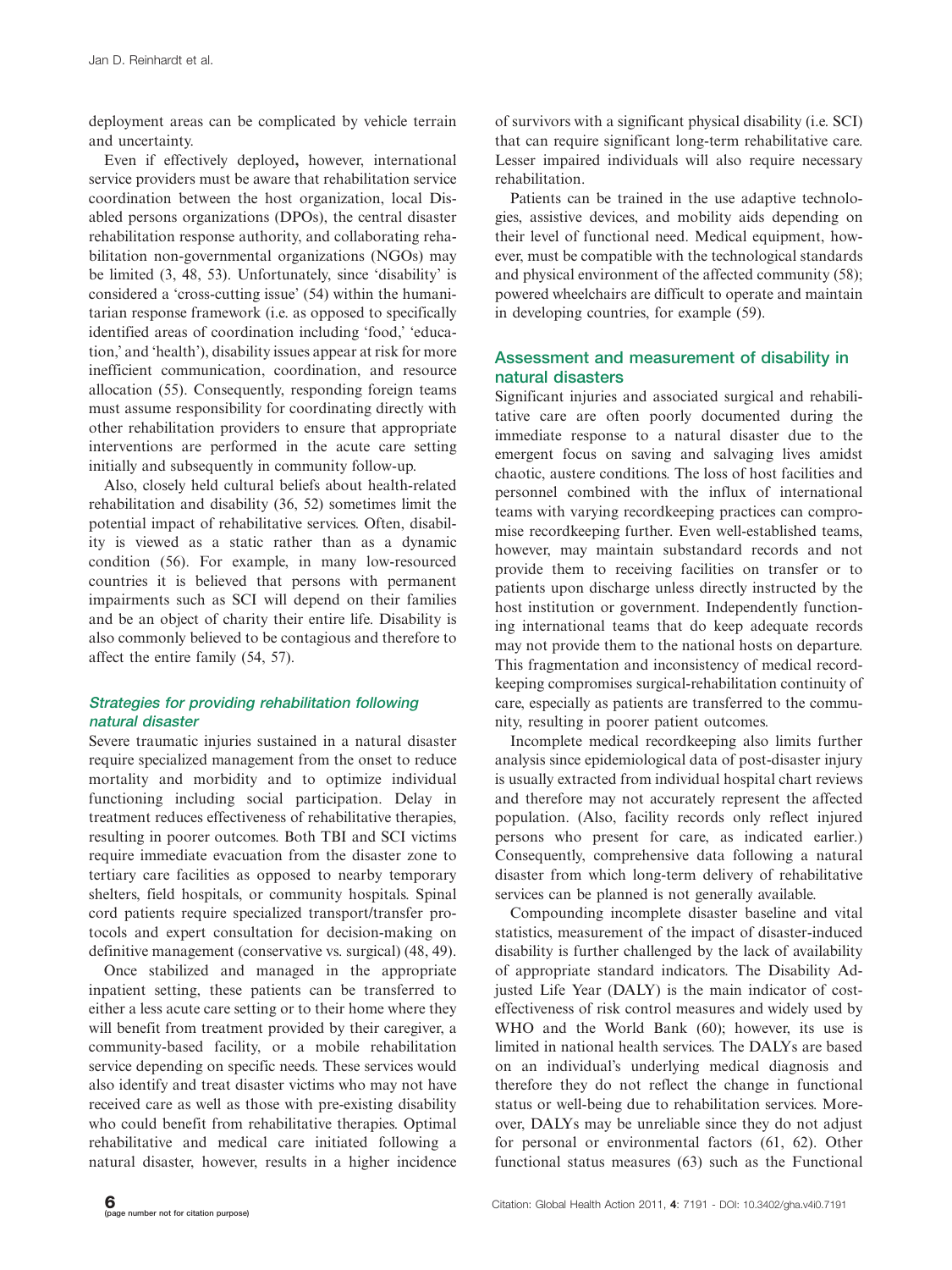Independence Measure (FIM) (64, 65) are employed in research and clinical settings. Unfortunately, their use is generally restricted to the inpatient setting in developed countries and field use is impractical as these instruments require trained administration and are time-consuming to administer. Moreover, their inter-cultural validity as well as suitability for largely illiterate populations is questionable, indicating use of language independent assessment tools (66).

To answer the call for more effective assessment of the impact of rehabilitative interventions on the lives of persons with disabilities, several measures have been proposed based on the WHO's International Classification of Functioning, Disability, and Health (ICF). The WHO Disability Assessment Schedule (WHODAS 2.0) is an example of open resource instrument that can be used in population surveys (67). Regardless of what measure and indicators are developed, however, the humanitarian health community must readily adopt these evidencebased approaches in order to better measure the impact of its rehabilitation programming and to reduce the delayed health impact on the affected population (68).

System impacts of disability and rehabilitation after a natural disaster can foreseeably be modeled with costeffectiveness analyses (CEA). These CEAs are economic evaluations widely used in developed countries to assess the relative value of one intervention over another for a given problem or condition. Their use in developing countries is relatively uncommon, although WHO has published standard guidelines for CEAs. One present rehabilitation-related use in the post-trauma setting is that of physiotherapy associated with evaluation of an orthopedic procedure (69). Rehabilitation procedures are more amenable to CEAs than therapeutic treatments. A wider use of existing measurement and assessment measures in addition to the development of new ones is required to more effectively measure the impact of physical rehabilitation strategies on disaster-induced disability in individuals and populations following a natural disaster.

## **Conclusion**

This focused review has examined the role of healthrelated rehabilitation in disaster relief in terms of the epidemiology of injury and disability in natural disasters, the impact of natural disasters on health and rehabilitation systems, and the assessment of disability due to natural disasters. Selected challenges to and strategies for providing health-related rehabilitation following a natural disaster were addressed.

Although significant mortality, severe disabling injuries, and long-term disability have been demonstrated in natural disasters, health-related rehabilitation is only marginally employed as a disaster planning and response strategy. The necessity of more comprehensive baseline disaster disability statistics and more effective measurement of rehabilitation outcomes in disaster is emphasized. This focused review is intended to guide further inquiry into the role of health-related rehabilitation in disaster relief with the aim of strengthening the rehabilitation perspective in the response to natural disaster.

## Acknowledgements

We gratefully acknowledge the members of the Rehabilitation Disaster Relief Committee of the ISPRM and other members of the international rehabilitation community for their advocacy of the role of health-related rehabilitation in disaster relief.

## Conflict of interest and funding

The authors have not received any funding or benefits from industry or elsewhere to conduct this study.

#### **References**

- 1. World Health Organization. Emergency care in natural disasters. Views of an international seminar. WHO Chron 1980; 34:  $96 - 100$
- 2. Lechat MF. Disasters and public health. Bull World Health Organ 1979: 57: 11-7.
- 3. Eldar R. Preparedness for medical rehabilitation of casualties in disaster situations. Disabil Rehabil 1997; 19: 547-51.
- 4. Fan F, Zhang Y, Yang Y, Mo L, Liu X. Symptoms of posttraumatic stress disorder, depression, and anxiety among adolescents following the 2008 Wenchuan earthquake in China. J Trauma Stress 2011; 24(1): 4453 [Epub ahead of print].
- 5. Huang MJ, Guo LT, Li J, Sun XL, Zhang BZ, Yi QM, et al. Epidemiological investigation on major depressive disorder in the most heavily damaged areas from Wenchuan earthquake in 2008 [in Chinese]. Zhonghua Liu Xing Bing Xue Za Zhi ; 2010;  $31: 167 - 70.$
- 6. Li S, Rao LL, Ren XP, Bai XW, Zheng R, Li JZ, et al. Psychological typhoon eye in the 2008 Wenchuan earthquake. PLoS One 2009; 4: e4964.
- 7. Yun K, Lurie N, Hyde PS. Moving mental health into the disaster-preparedness spotlight. N Engl J Med 2010; 363:  $1193 - 5.$
- 8. Chan EY, Griffiths S. Comparison of health needs of older people between affected rural and urban areas after the 2005 Kashmir, Pakistan earthquake. Prehosp Disaster Med 2009; 24:  $365 - 71$ .
- 9. Mori K, Ugai K, Nonami Y, Kirimura T, Kondo C, Nakamura T, et al. Health needs of patients with chronic diseases who lived through the great Hanshin earthquake. Disaster Manag Response 2007; 5: 8-13.
- 10. WHO. Disasters, disability and rehabilitation. Geneva: Author; 2005. Available from: [http://www.who.int/violence\\_inju](http://www.who.int/violence_injury_prevention/other_injury/disaster_disability2.pdf) [ry\\_prevention/other\\_injury/disaster\\_disability2.pdf](http://www.who.int/violence_injury_prevention/other_injury/disaster_disability2.pdf) [cited 10 September 2010].
- 11. Chan EY, Sondorp E. Medical interventions following natural disasters: missing out on chronic medical needs. Asia Pac J Public Health 2007; 19: 45-51.
- 12. Wisner B, Adams J, eds., Environmental health in emergencies and disasters: a practical guide. Geneva: World Health Organization; 2003. Available from: [http://www.who.int/water\\_](http://www.who.int/water_sanitation_health/hygiene/emergencies/emergencies2002/en) [sanitation\\_health/hygiene/emergencies/emergencies2002/en](http://www.who.int/water_sanitation_health/hygiene/emergencies/emergencies2002/en)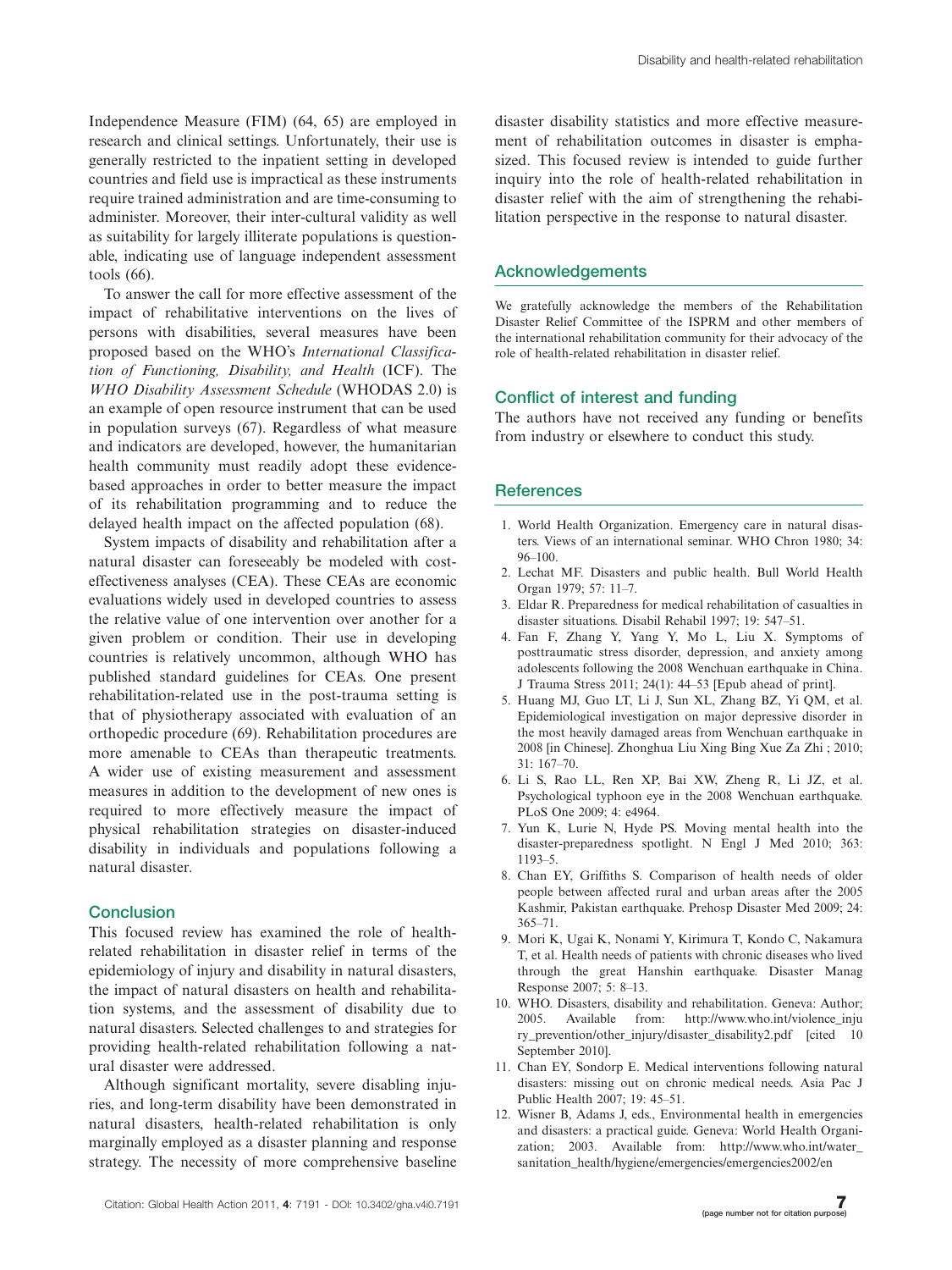- 13. WHO. International classification of functioning, disability and health. Geneva: Author; 2001.
- 14. Stucki G, Melvin J. The international classification of functioning, disability and health: a unifying model for the conceptual description of physical and rehabilitation medicine. J Rehabil Med 2007: 39: 286-92.
- 15. Stucki G, Cieza A, Melvin J. The international classification of functioning, disability and health (ICF): a unifying model for the conceptual description of the rehabilitation strategy. J Rehabil Med 2007; 39: 279-85.
- 16. King JC, Nelson TR, Blankenship KJ, Turturro TC, Beck AJ. Chapter 46: rehabilitation team function and prescriptions, referrals, and order writing. In: DeLisa JA, ed., Physical medicine and rehabilitation: principles and practice. Philadelphia, PA: Lippincott Williams  $&$  Wilkins; 2005, pp. 1051–72.
- 17. Armenian HK, Morikawa M, Melkonian AK, Hovanesian AP, Haroutunian N, Saigh PA, et al. Loss as a determinant of PTSD in a cohort of adult survivors of the 1988 earthquake in Armenia: implications for policy. Acta Psychiatr Scand 2000;  $102 \cdot 58 - 64$
- 18. MICRODIS. 2007-2011. MICRODIS international symposium on health and health system impacts of natural disasters. Available from: [http://www.microdis-eu.be/sites/](http://www.microdis-eu.be/sites/default/files/UKL-HD%20Microdis%20symposium_Call%20for%20Papers.pdf) [default/files/UKL-HD%20Microdis%20symposium\\_Call%20](http://www.microdis-eu.be/sites/default/files/UKL-HD%20Microdis%20symposium_Call%20for%20Papers.pdf) [for%20Papers.pdf](http://www.microdis-eu.be/sites/default/files/UKL-HD%20Microdis%20symposium_Call%20for%20Papers.pdf) [cited 1 April 2011].
- 19. Dunnett CW. Pairwise multiple comparisons in the unequal variance case. J Am Stat Assoc 1980; 75: 796-800.
- 20. Armenian HK, Melkonian A, Noji EK, Hovanesian AP. Deaths and injuries due to the earthquake in Armenia: a cohort approach. Int J Epidemiol 1997; 26: 806-13.
- 21. Armenian HK, Melkonian AK, Hovanesian AP. Long term mortality and morbidity related to degree of damage following the 1998 earthquake in Armenia. Am J Epidemiol 1998; 148: 1077-84
- 22. Centre for Research on the Epidemiology of Disasters (CRED). EM-DAT: the international disaster database. Brussels: Author; 2011. Available from:<http://www.emdat.be> [cited 21 January 2011].
- 23. United Nations ESCAP. Statistical yearbook for Asia and the Pacific 2009. Thailand: ESCAP; 2010. Available from: [http://](http://www.unescap.org/stat/data/syb2009/1-Demographic-trends.asp) [www.unescap.org/stat/data/syb2009/1-Demographic-trends.asp](http://www.unescap.org/stat/data/syb2009/1-Demographic-trends.asp) [cited 30 March 2011].
- 24. Phalkey R, Reinhardt JD, Marx M. Injury epidemiology after the 2001 Gujarat earthquake in India: a retrospective chart review of in-patients treated at a hospital in the Kutch district immediately after the disaster. GHA 2011; tbd(tbd): tbd.
- 25. Li W, Qian J, Liu X, Zhang Q, Wang L, Chen D, et al. Management of severe crush injury in a front-line tent ICU after 2008 Wenchuan earthquake in China: an experience with 32 cases. Crit Care 2009; 13: R178.
- 26. Qiu J, Liu GD, Wang SX, Zhang XZ, Zhang L, Li Y, et al. Analysis of injuries and treatment of 3,401 inpatients in 2008 Wenchuan earthquake—based on Chinese Trauma Databank. Chin J Traumatol 2010: 13: 297-303.
- 27. Rathore MF, Rashid P, Butt AW, Malik AA, Gill ZA, Haig AJ. Epidemiology of spinal cord injuries in the 2005 Pakistan earthquake. Spinal Cord 2007; 45: 658-63.
- 28. Yang C, Wang HY, Zhong HJ, Zhou L, Jiang DM, Du DY, et al. The epidemiological analyses of trauma patients in Chongqing teaching hospitals following the Wenchuan earthquake. Injury 2009; 40: 488-92.
- 29. Zhang L, Liu Y, Liu X, Zhang Y. Rescue efforts management and characteristics of casualties of the Wenchuan earthquake in China. Emerg Med J 2011: 28: 618-22.
- 30. Redmond AD, Li J. The UK medical response to the Sichuan earthquake. Emerg Med J 2011; 28: 516-20.
- 31. Bai XD, Liu XH. Retrospective analysis: the earthquake-injured patients in Barakott of Pakistan. Chin J Traumatol 2009; 12:  $122 - 4.$
- 32. Chiou-Tan FY, Bloodworth DM, Kass JS, Li X, Gavagan TF, Mattox K, et al. Physical medicine and rehabilitation conditions in the Astrodome clinic after hurricane Katrina. Am J Phys Med Rehabil 2007; 86: 762-9.
- 33. Nufer KE, Wilson-Ramirez G, Shah MB, Hughes CE, Crandall CS. Analysis of patients treated during four disaster medical assistance team deployments. J Emerg Med 2006; 30: 183-7.
- 34. Centers for Disease Control and Prevention (CDC). Postearthquake injuries treated at a field hospital-Haiti, 2010. MMWR Morb Mortal Wkly Rep 2011; 59: 1673-7.
- 35. Guha-Sapir D, Vos F. Chapter 2: earthquakes, an epidemiological perspective on patterns and trends. In: Spence R, So E, Scawthorn C, eds., Human casualties in earthquakes: progress in modelling and mitigation. New York: Springer; 2011, pp. 13–24.
- 36. Priestley M, Hemingway L. Disability and disaster recovery: a tale of two cities? J Soc Work Disabil Rehabil 2006: 5: 23–42.
- 37. Ke X, Liu C, Li N. Social support and quality of life: a crosssectional study on survivors eight months after the 2008 Wenchuan earthquake. BMC Public Health 2010; 10: 573.
- 38. Takahashi A, Watanabe K, Oshima M, Shimada H, Ozawa A. The effect of the disaster caused by the great Hanshin earthquake on people with intellectual disability. J Intellect Disabil Res 1997; 41: 193-6.
- 39. Tanida N. What happened to elderly people in the great Hanshin earthquake. BMJ 1996; 313: 1133-5.
- 40. Chou YJ, Huang N, Lee CH, Tsai SL, Chen LS, Chang HJ. Who is at risk of death in an earthquake? Am J Epidemiol 2004; 160: 688-95
- 41. Osaki Y, Minowa M. Factors associated with earthquake deaths in the Great Hanshin-Awaji Earthquake, 1995 [in Japanese]. Nippon Koshu Eisei Zasshi 1999; 46: 175-83.
- 42. Rathore MF, Butt AW, Aasi MH, Farooq F. Re: complications in patients with spinal cord injuries sustained in an earthquake in northern Pakistan. J Spinal Cord Med 2008; 31: 118; author reply 118.
- 43. Rathore MF, Farooq F, Butt AW, Gill ZA. An update on spinal cord injuries in October 2005 earthquake in Pakistan. Spinal Cord 2008; 46: 461-2.
- 44. Gosney JE. Physical medicine and rehabilitation: critical role in disaster response. Disaster Med Public Health Prep 2010; 4:  $110 - 2$ .
- 45. Kelen GD, Kraus CK, McCarthy ML, Bass E, Hsu EB, Li G. Inpatient disposition classification for the creation of hospital surge capacity: a multiphase study. Lancet 2006; 368: 1984-90.
- 46. Smith K, Petley DN. Environmental hazards: assessing risk and reducing disaster, 5th ed. New York: Routledge; 2009.
- 47. Teal GE, Barnes SM, Moeller WA, Fabrizio RA, Phostole V, Kaplan BM. Training requirements for postattack adaptive behavior. Report prepared for the USA Army Office of Civil Defense. 1965. Available from: [http://www.dtic.mil/dtic/tr/full](http://www.dtic.mil/dtic/tr/fulltext/u2/624870.pdf) [text/u2/624870.pdf](http://www.dtic.mil/dtic/tr/fulltext/u2/624870.pdf) [cited 25 July 2011].
- 48. Rathore FA, Farooq F, Muzammil S, New PW, Ahmad N, Haig AJ. Spinal cord injury management and rehabilitation: highlights and shortcomings from the 2005 earthquake in Pakistan. Arch Phys Med Rehabil 2008; 89: 579-85.
- 49. Tauqir SF, Mirza S, Gul S, Ghaffar H, Zafar A. Complications in patients with spinal cord injuries sustained in an earthquake in Northern Pakistan. J Spinal Cord Med 2007; 30: 373-7.
- 50. Haig AJ, Im J, Adewole D, Nelson V, Krabak B. The practice of physical medicine and rehabilitation in sub-Saharan Africa and Antarctica: a white paper or a black mark? J Rehabil Med 2009; 41: 401-5; Eur J Phys Rehabil Med 45: 185-91; PM & R 1: 421-6; Disabil Rehabil 31: 1031-7; Chinese J Rehabil Med 24: 385-9.